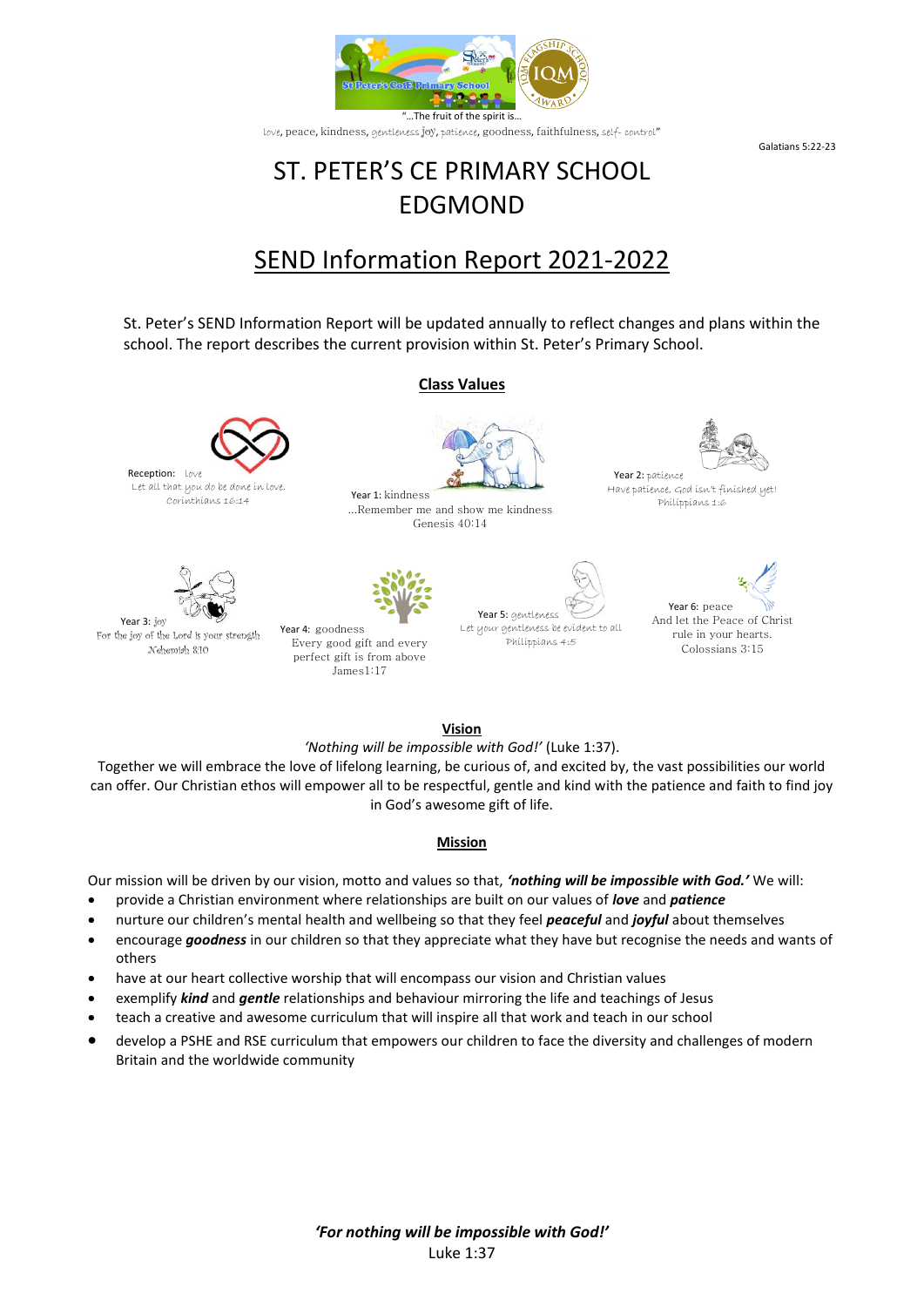

Galatians 5:22-23

# **LOCAL OFFER CONTRIBUTION**

# **Where is the information on the Telford and Wrekin's local offer published?**

Details of St. Peter's SEND Offer can be found on our website, there are also links to the Local Offer on both our website and via the Family Connect pages on Telford and Wrekin's website - [Family Connect -](https://www.telford.gov.uk/info/20223/family_connect_service_directory) Telford & [Wrekin Council](https://www.telford.gov.uk/info/20223/family_connect_service_directory)

## **PROVISION**

# **What are the kinds of Special Educational Needs for which provision is made at St. Peter's Primary?**

St Peter's is an inclusive mainstream primary school which caters for pupils aged 4-11 years. At St. Peter's we believe that "…Nothing will be impossible…" (Luke 1:37) and that every pupil should be supported to achieve.

Provision is currently made for pupils with:

- Communication and Interaction (e.g. autism, speech and language difficulties, ADHD)
- Cognition and Learning (e.g. moderate learning difficulties, specific learning difficulties e.g. dyslexia, dyspraxia, dyscalculia)
- Social, Emotional and Mental Health
- Sensory and/or Physical Needs (e.g. hearing impaired, sensory integration difficulties)

Support is provided through an appropriately paced and differentiated curriculum, small group or 1:1 work and input from outside agencies.

The admission arrangements for our pupils can be found on our website and within our admission policy and prospectus.

## **ASSESSMENT AND IDENTIFICATION**

## **What should you do if you believe your child has Special Educational needs?**

We encourage open communication between class teachers and parents because we recognise the positive impact that a close parental partnership has on the education of our children. We would encourage any parent with any concerns about their child to arrange an appointment with their class teacher in the first instance. If required, advice and support can then be sought from the Special Educational Needs Coordinator (SENCO) who would then make any appropriate referrals to support your child. Below are the contact details of our SENCO and SEND Governor.

|               | <b>Special Educational Needs</b><br>Coordinator (SENCO)          | Nominated SENCO Governor                |
|---------------|------------------------------------------------------------------|-----------------------------------------|
| Name          | Miss Sarah Duddell                                               | Mrs Ruth MacMullen<br>Mrs Kate Chadwick |
| Phone / Email | 01952 811692 / office@stpetersedgmond.co.uk                      |                                         |
| Address       | St. Peter's CE Primary School, Stackyard Lane, Edgmond, TF10 8JQ |                                         |
| Website       | https://www.stpetersedgmond.co.uk                                |                                         |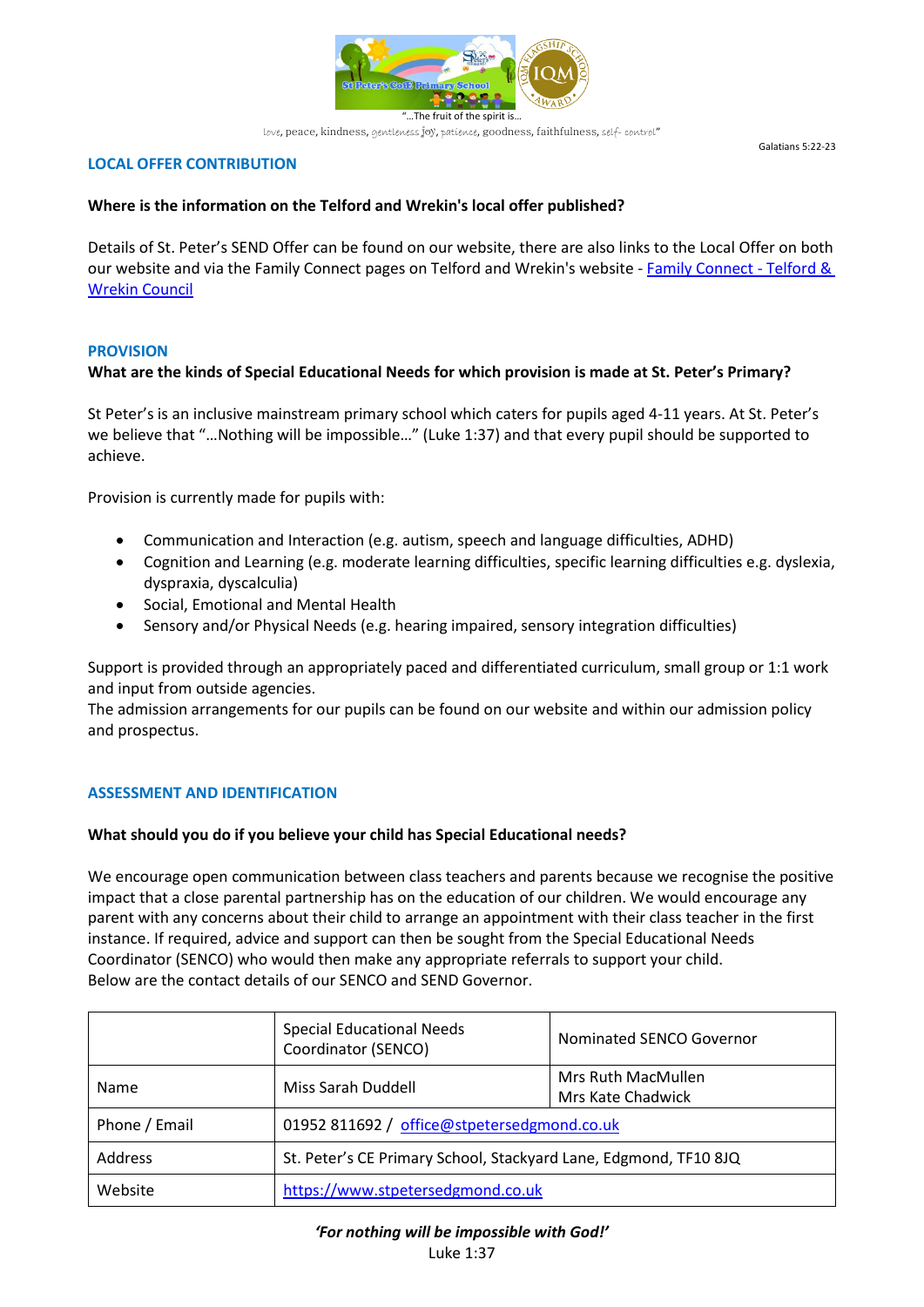

Galatians 5:22-23

# **How do we identify pupils with SEND and their needs?**

The progress of every pupil is monitored at termly pupil progress meetings. In school, we make regular assessments of pupils and record their progress against the statutory requirements of the Early Years Foundation Stage in Reception and against the National Curriculum for pupils from Years 1 to 6. We also monitor closely pupils' emotional health and wellbeing.

Where assessments show a pupil is not working at age-related expectations, or they are making less than expected progress, or if they are finding it difficult to make friends, behave appropriately, or are showing some other social and/or emotional difficulties we will use our professional judgement to ascertain whether the pupil may have a special educational need. At St. Peter's Primary School, we value and respect parental input to help us define our pupils' needs.

At St. Peter's pupils are identified as having Special Educational Needs and Disabilities (SEND) through a variety of ways:

- Detailed observations made in a variety of contexts as well as careful monitoring of the curriculum
- Liaison with previous school or pre-school setting
- Information from parents/carers
- Concerns raised by a teacher or TA
- Liaison with external agencies e.g. Speech and Language, Educational Psychology Service
- Use of tools/tests for standardised assessment
- A pupil performing below age-related expectations
- Advice from the Emotional Health and Wellbeing panel

Where SEND needs are significant, the school will request an assessment for an Education, Health and Care Plan (EHCP) from Telford & Wrekin or Shropshire County Council, depending on the home address of the pupil.

## **Education, Health and Care Plans - EHCPs**

Very occasionally, a child will have demonstrated significant cause for concern. In the event of this the school may wish, with parental backing, to apply for an EHCP. Information about the child's progress over time will be required to make such an application, plus any other relevant supporting documentation. This information may include:

- IEPs for the pupil.
- Records of regular reviews and their outcomes.
- Information regarding the pupil's health, including the child's medical history where relevant.
- National Curriculum levels of attainment and progress in literacy and mathematics.
- Educational and other assessments, for example from a Learning Support Advisory Teacher (LSAT) and/or Educational Psychologist.
- Views of the parents and of the child.
- Involvement of other professionals such as Health, Social or Education Welfare services.

EHC plans involve consideration by the LA, working co-operatively with parents, our school and, as appropriate, other agencies as to whether a statutory assessment of the child's special educational needs is necessary. A child can be brought to the LA's attention as possibly requiring an assessment through a request by us, a parent or a referral by another agency. The LA may decide that the degree of the pupil's learning difficulty and the nature of the provision necessary to meet the child's special educational needs is such as to require the LA to determine the child's special educational provision through an EHCP. An EHCP will include:

> *'For nothing will be impossible with God!'* Luke 1:37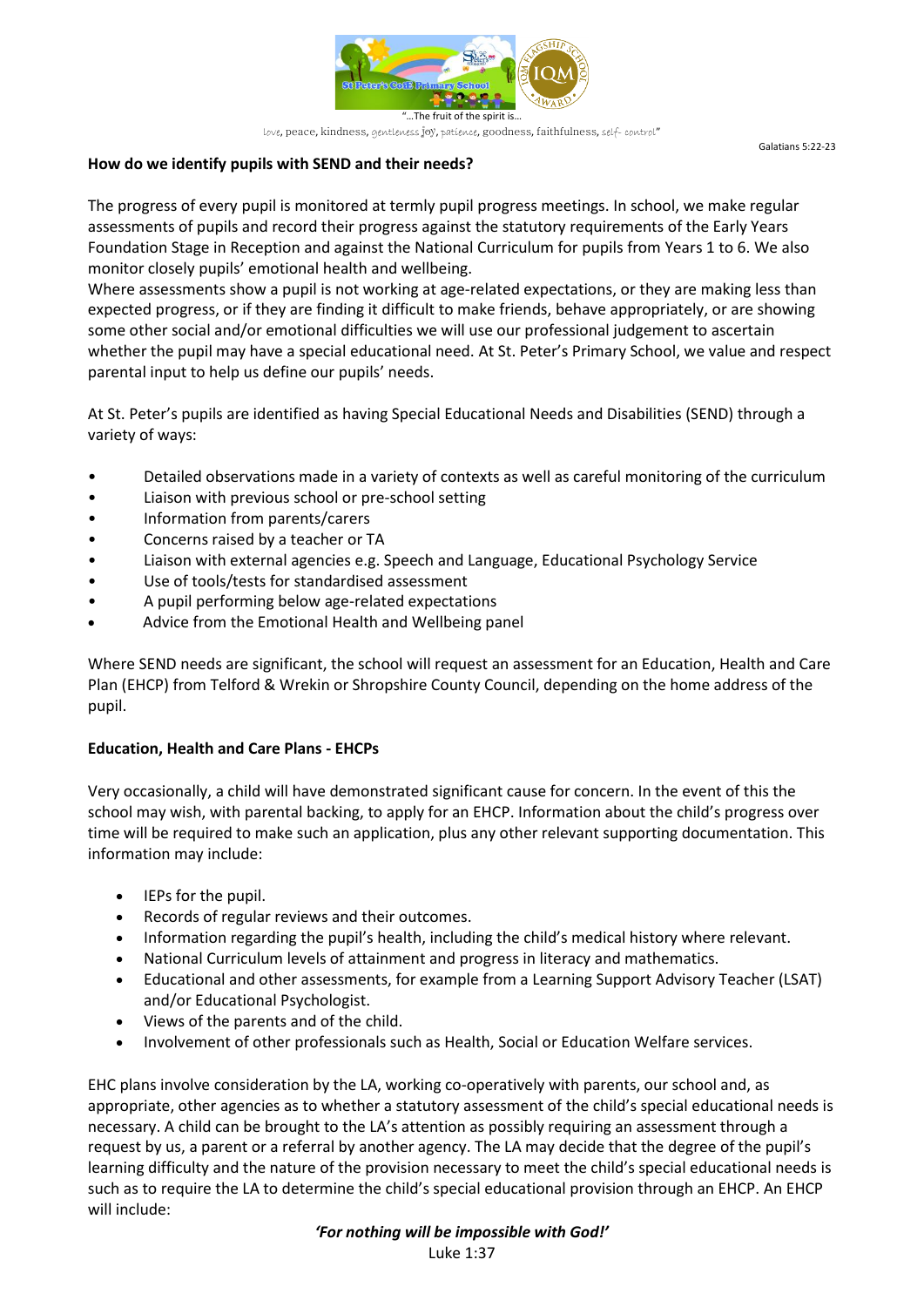

Galatians 5:22-23

- the pupil's name, address and date of birth
- details of all of the pupil's special needs
- identification of the special educational provision necessary
- identification of the type and name of the school where the provision is to be made
- relevant non-educational needs of the child
- information on non-educational provision.

All children at our school with an EHCP have short-term targets set for them as identified in the statement of educational need. These targets are set out in an IEP and implemented as far as possible in the normal classroom setting. Children with an EHCP may require higher levels of support than other children in order to make progress. Equally, the school recognizes that part of the aims of an EHCP are to develop towards independence. The delivery of the interventions recorded in the IEP will continue to be the responsibility of the Class Teacher supported by a Teaching Assistant.

All EHCPs are reviewed annually and all interested parties are invited to consider whether any amendments need to be made to the description of the pupil's needs or to the special educational provision specified in the statement. The annual review will focus on what the child has achieved as well as any difficulties that need to be resolved.

Annual reviews of children coming to the end of their primary years will give clear recommendations as to the type of provision the child will require at the secondary stage. It will also be possible for parents to visit secondary schools and consider appropriate options with their child. The SENCo of the receiving school is invited to attend the annual review of pupils with EHCPs, to allow the receiving school to plan appropriate provision. Thus, the pupil and parents can be confident that an effective and supportive transfer will occur.

## **Care Plans**

Occasionally, children have physical or medical needs which will impact upon their education or which will require specific advice to be followed in the event of an emergency. Information is gathered from parents and used to devise the plan which is then signed and agreed by both parties. On most occasions, other professionals will be consulted too (e.g. school nurse, hospital consultant etc). Parents are periodically invited to review the care plan and support the school by ensuring that we are promptly informed of any changes. All staff involved with the child will be made aware of the care plan and the needs of the individual child.

## **WHOLE SCHOOL APPROACH**

## **How do we meet the needs of children with SEND?**

Allstaff have a responsibility tomeetthe needs of allour pupils at St. Peter's Primary School. Our goal is to ensure that there is full personalisation for the curriculum for each SEND pupil in order that they can successfully achieve their targets during their time with us. Pupils on the SEN register have a Provision Map which is delivered through the graduated approach - assess, plan, do and review: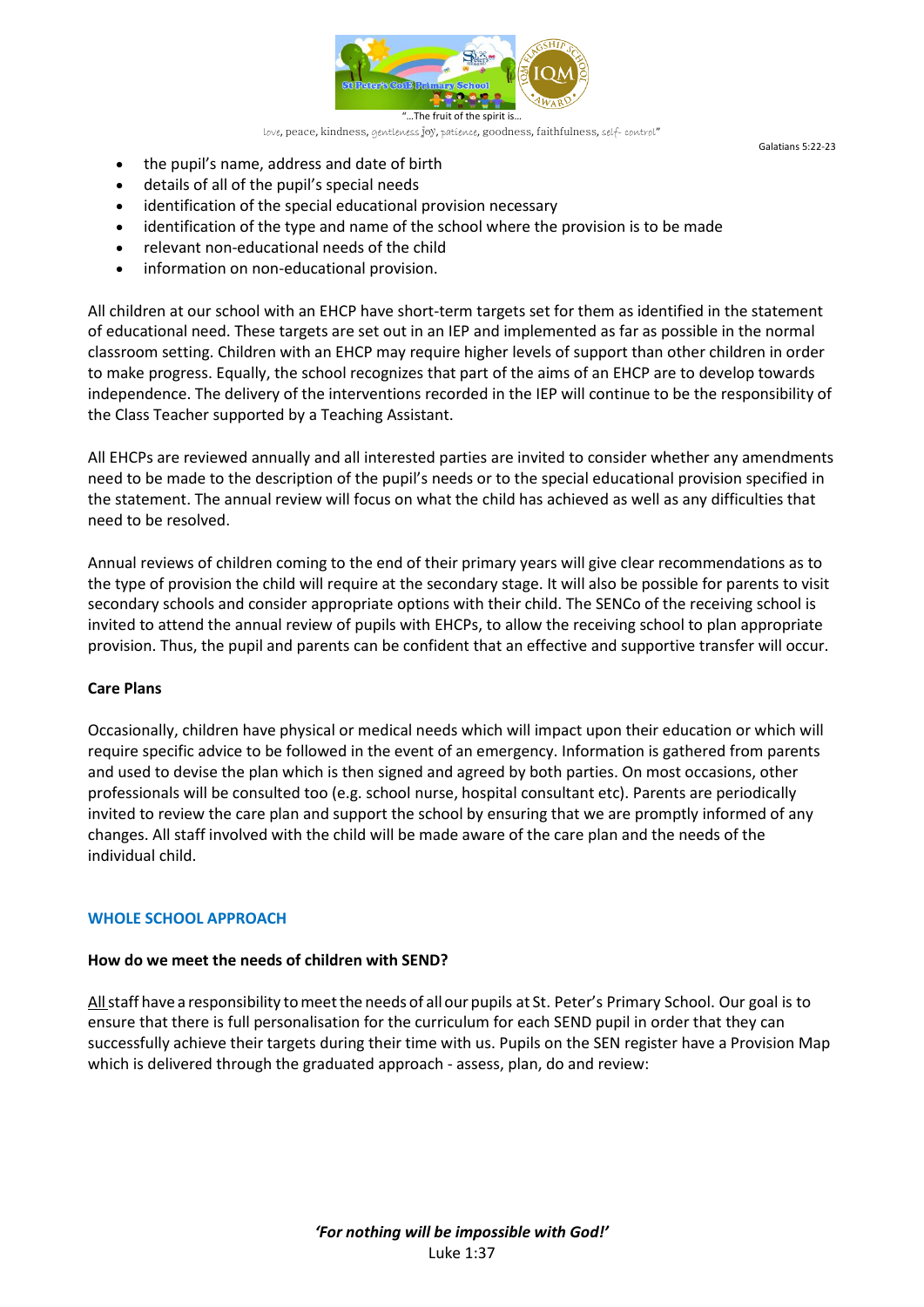

Galatians 5:22-23



Assessment of need starts with a whole-school approach to quickly identify where a child is not making adequate progress, despite high-quality teaching. Teachers use a range of sources of information that can be drawn upon to establish areas of need.

#### **Plan**

Teachers differentiate and scaffold their planning to make necessary adjustments for teaching, support and use resources that would be most effective based on pupils' need.

#### **Do**

Provision is delivered through Quality First Teaching with appropriate, targeted scaffolding according to pupil need. Pupils also access peer support, small group work and 1:1 interventions, using a three-tiered approach.

#### **Review**

Tracking of pupil progress is in line with whole school assessment procedures and is completed half-termly. In addition an annual review is held for pupils holding Education, Health and Care Plans. When pupils are assessed by external agencies, findings are shared with parents/carers and a discussion held about next steps. Recommendations from these reports are incorporated into our provision for the pupil. We believe in setting appropriately challenging targets for our pupils with SEND in order to close the attainment gap between these children and their peers. We ensure that, where practicable, children are supported to be working independently in class. We aim to provide additional support to enable the child to reach their challenging targets, but without developing a dependence upon an adult.

We are committed to making reasonable adjustments to ensure participation for all, as part of our responsibilities under the Equality Act 2010. This legislation places specific duties on schools, settings and providers including the duty not to discriminate, harass or victimise a child or adult linked to a protected characteristic defined in the Equality Act and to make 'reasonable adjustments.'

We work within the framework of The Children and Families Act 2014, which places duties on schools to use their best endeavours to meet the special educational needs of children and young people whom they educate. The SEN and disability Code of Practice gives details of how schools should fulfil this duty.

If a child is looked after by the local authority, they will have a Care Plan including a Personal Education Plan (PEP) and a Health Plan. We will co-ordinate these plans with the SEN support plan and will involve parents and foster carers or social workers in discussions.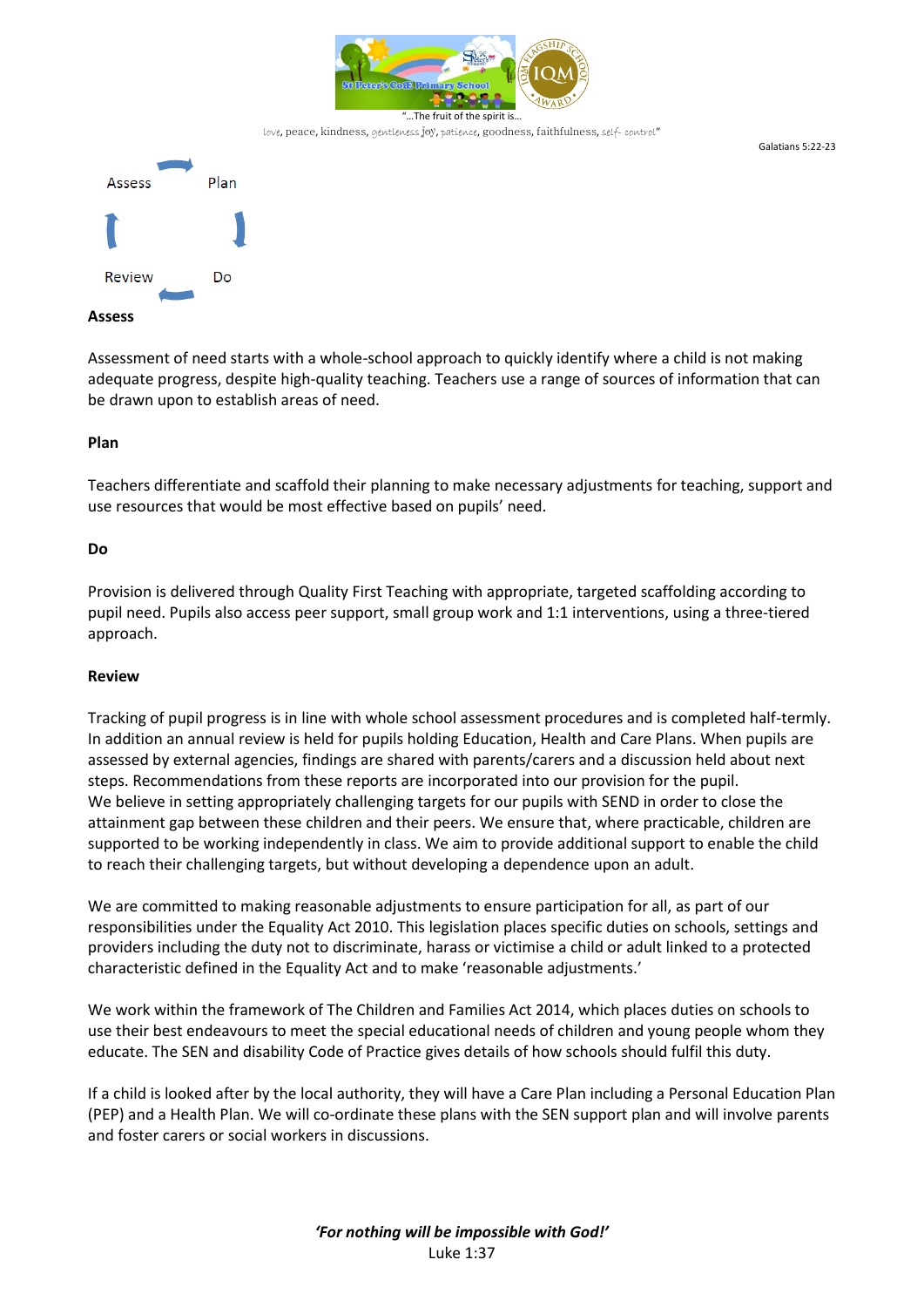

Galatians 5:22-23

**ACCESSIBILITY – SEND AND CHILDREN WITH DISIBILITIES**

# **How will the environment, equipment and facilities be adapted to support all pupils at St. Peter's Primary? What facilities have you provided to help disabled pupils to access the school?**

St. Peter's Primary is accessible to all; any adaptations to fabric of the building are made as required by the pupil's needs. This includes all children, children with SEN and disabilities.

- St. Peter's has two disabled toilets one with a changing bed suitable for Primary aged pupils.
- We also provide all equipment required to facilitate pupils accessing the school building; for example the provision of specialist furniture for the dining hall and adaptive equipment for the toilets and classrooms.
- Wheelchair access is available at the front of the building.
- Disabled toilet with additional facilities for changing / personal hygiene.
- Handrails in a second toilet.
- Disabled parking space.
- The school provides appropriate equipment to meet pupils needs and will make appropriate adaptations to the curriculum to facilitate independence. These may include:
	- o Providing enlarged print for texts
	- o Breaking curriculum content down into small parts
	- o Providing visual cues and timetables so that children are able to be independent in their learning
	- $\circ$  Providing children with resources that allow independent access to curriculum content such as wobble cushions, adapted scissors, rulers and pencils.

# **Steps St. Peter's have taken to prevent disabled pupils from being treated less favourably than other pupils.**

St. Peter's aims to include all students, including those with disabilities as well as SEND, in the full life of our school. Our strategies to do this will include:

- High expectations of all pupils
- Finding ways in which all students can take part in the full curriculum including sport and music
- Planning out-of-school activities including all school trips and excursions so that children with disabilities can participate
- Setting admissions policy and criteria which does not discriminate against pupils with disabilities or treat them unfairly
- Devising teaching strategies which will remove barriers to learning and participation for children with disabilities
- Planning the physical environment of the school to cater for the needs of students with disabilities
- Raising awareness of disability amongst school staff (teaching and non-teaching) through a programme of training
- Providing written information for students with disabilities in a form which is user friendly
- Using language which does not offend in all our literature and making staff and pupils aware of the importance of language
- Examining our library and reading books to ensure that there are examples of positive images of disabled people.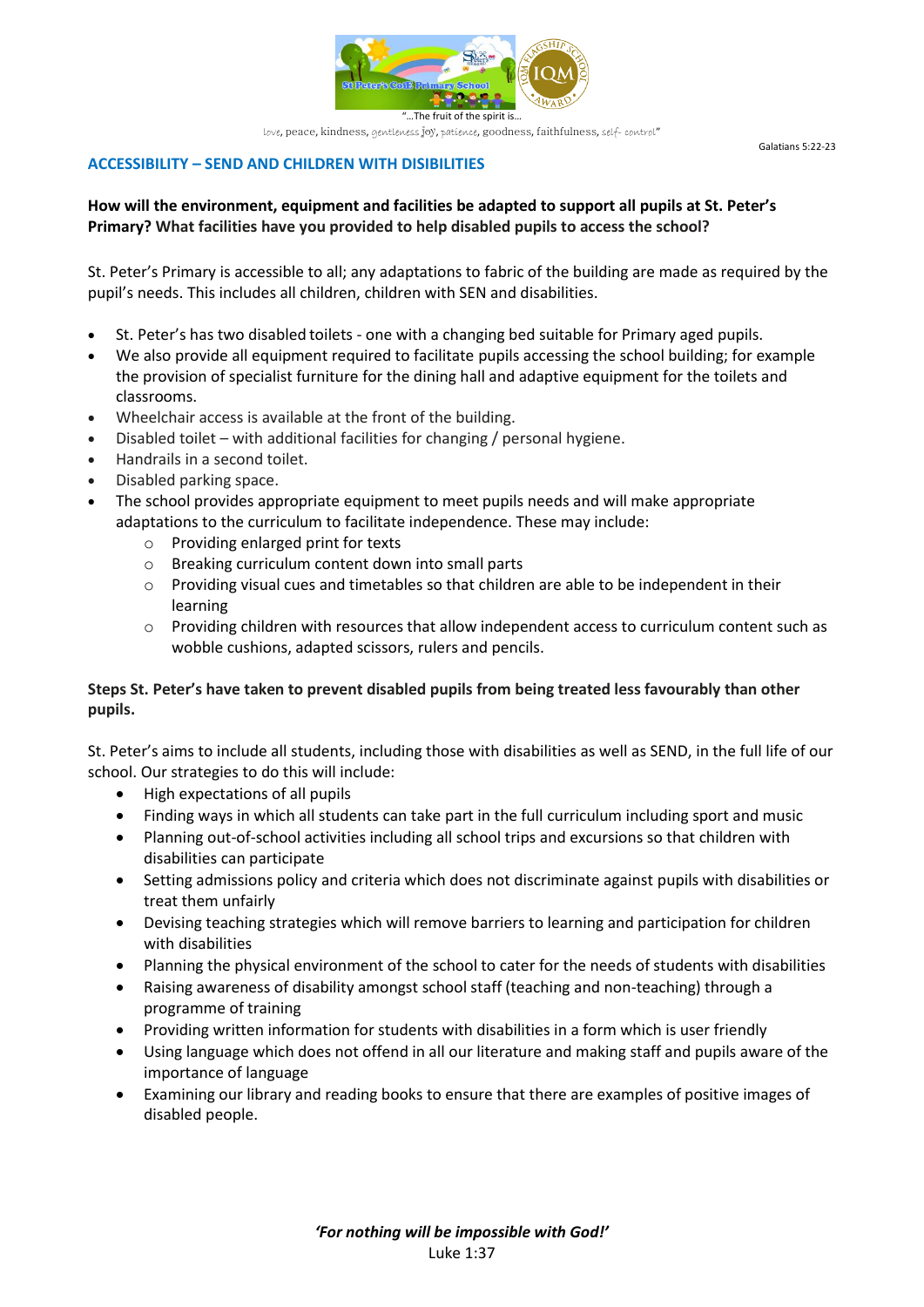

#### **ADMISSION ARRANGEMENTS – DISABILITIES AND SEND**

#### **What are the arrangements for the admission of disabled pupils?**

Our admission policy is based upon the agreed Telford & Wrekin LA Admissions Policy. The admission of students with disabilities is considered in the first instance in the same way as nondisabled students. Further considerations are made in the light of need and accessibility. It is the Governors policy to accommodate students with disabilities should parents wish.

## **PARTNERSHIPS WITH PARENTS**

# **What are the arrangements for consulting parents of pupils at St. Peter's Primary and involving them in the education of their child?**

St. Peter's Primary is a fully inclusive school. We believe in working together with our parents and pupils to ensure a positive partnership throughout the pupil's learning journey. We encourage parents to:

- Visit the school with their child(ren)
- Contact us directly via the school office: [office@stpetersedgmond.co.uk](mailto:office@stpetersedgmond.co.uk)
- Pass messages via members of staff on the gates in the morning
- Communicate via the pupil's Reading Diary
- Liaise with our SENCO
- Attend termly parent/teacher meetings including updates from professionals asrequired
- Read annual academic reports plus further reports as required depending on levelof need, including EHCP / Annual review reports
- Attend Annual review meetings where appropriate
- Attend meetings with external agencies
- Take part in parent workshops and training
- Consider volunteering on the Governing Body
- Become involved with changes in school through informal and formalconsultations

## **SUPPORTING WELLBEING OF CHILDREN AND PUPIL VOICE**

# **How do children participate in school life and contribute their views/ make decisions? Do we listen to our pupils' views?**

The views of the pupils of St. Peter's are of paramount importance. We believe that we are all partners in education and we work together. Our pupils are treated with respect, we uphold the need to be mindful that their dignity should be protected at all times.

Pupils with Provision Maps are consulted by their class teacher when their targets are set and understand fully what is expected of them. They contribute to the selection of appropriate targets. The assessment and annual review process of EHC Plans includes the choices and views of pupils. All pupils are encouraged to become involved in the decision-making process within their classrooms.

We have an active School Council at St. Peter's that are representative of all classes throughout the school (with the exception of EYFS when they join in the summer term). Our School Council regularly conducts pupil questionnaires to ensure that all areas of school life are meeting our pupils needs. They meet to

> *'For nothing will be impossible with God!'* Luke 1:37

Galatians 5:22-23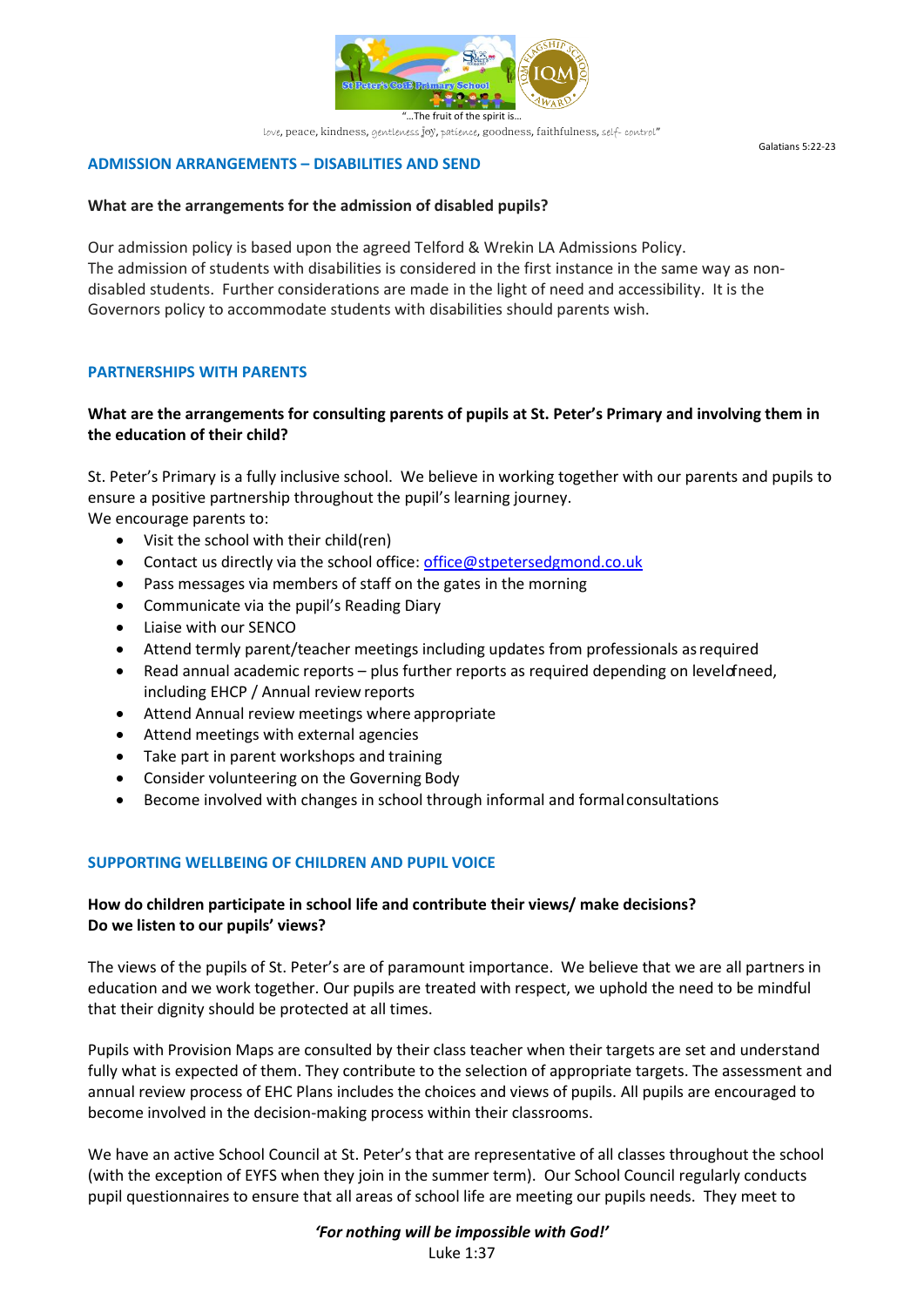

Galatians 5:22-23

discuss concerns and issues that affect all pupils in school.

All children are given equal opportunities to take part in school trips, residentials and after school clubs. Visits and residentials are planned in order to accommodate every child from St. Peter's so that all children are able to take part.

# **How does the school assess and review the progress of pupils with SEND?**

Assessment of children is ongoing with more formal assessments being undertaken at specific time periods during the academic year. Outcomes are discussed with the Headteacher and the SENCO during Pupil Progress meetings at the end of each term. During intervention sessions, pupils' progress is monitored and followed up by constant liaison with the class teacher. Teachers are expected to identify barriers to learning and analyse outcomes to measure the effectiveness of any intervention. At the end of more formal 1:1 or small group work, data is gathered to measure the impact. Formal pupil progress meetings for pupils with SEND are held termly to review their Termly Provision Map.

# **COMPLAINTS PROCEDURE**

# **What are the arrangements made by the governing body for dealing with complaints from parents/carers of pupils/students in relation to the provision made at St. Peter's Primary?**

The first point of contact for a parent if they want to discuss something about their child would be the child's teacher. Parents can also talk to Sarah Duddell (SENCO) to discuss their child's individual needs or any concerns that they may have. Parents may also wish to talk to the Headteacher, Claire Medhurst. If parents feel that they cannot discuss a matter with a member of staff they can contact one of the SEND Governors (Ruth MacMullen or Kate Chadwick).

Our complaints policy and procedure is available on the school website and paper copied can be requested from the school office. This are reviewed annually.

# **INVOLVEMENT WITH OUTSIDE AGENCIES**

# **How does the governing body involve others, including health, social services, local authority services and voluntary organisations, in meeting the needs of pupils at St. Peter's Primary and in supporting their families?**

We work with a variety of professionals in order to support our pupils, including:

- School Nurses
- Speech and Language Therapists
- Occupational Therapists
- CAMHS/BeeU
- Physiotherapists
- Behaviour Support
- LSATs
- Educational Psychologists
- Early Intervention
- **Education Welfare**
- Sensory Inclusion Service
- Emotional Health and Wellbeing Panel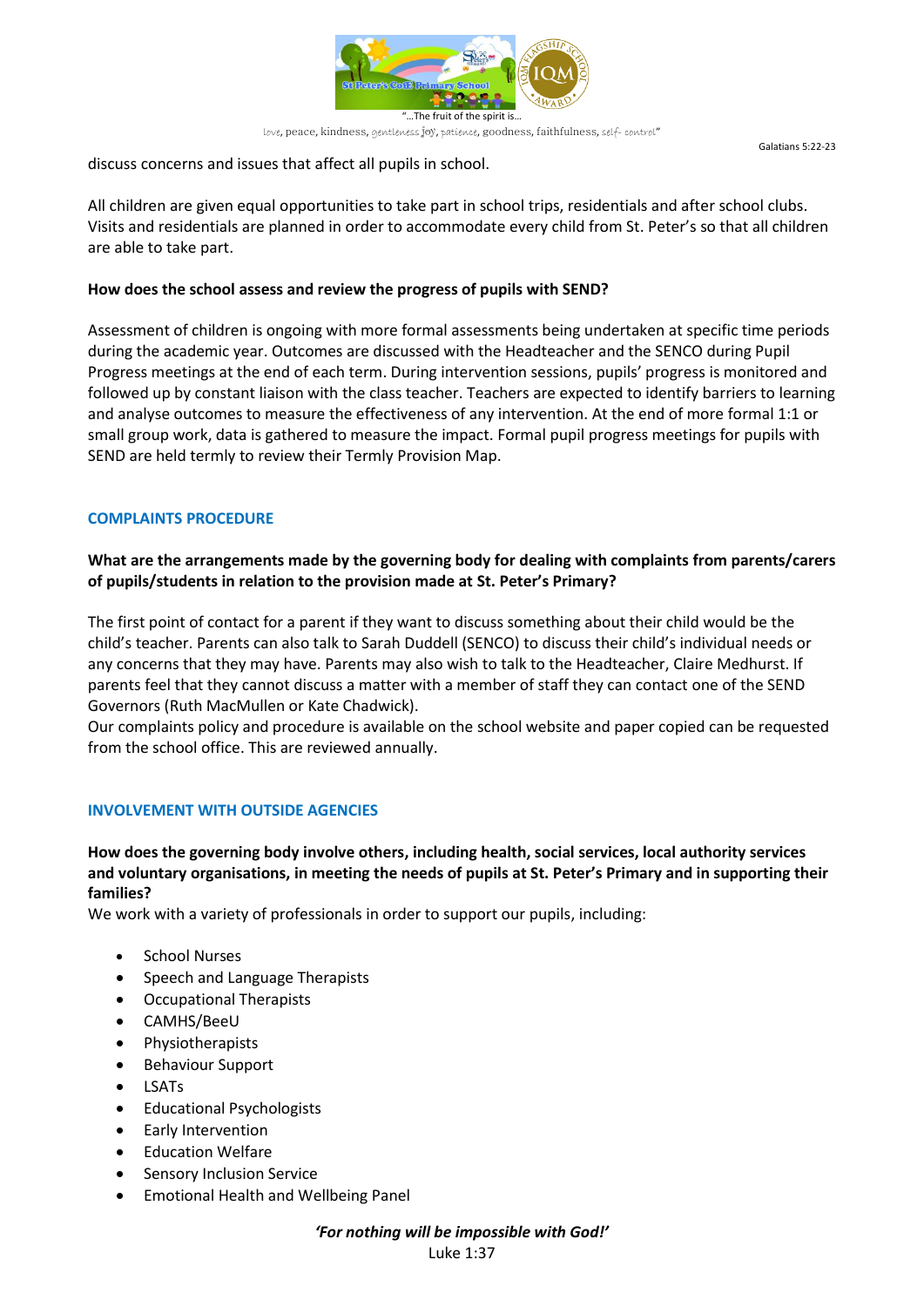

Galatians 5:22-23

St. Peter's will consult with parents before making referrals to the appropriate agencies and will involve parents at every stage of the agency involvement with the pupil. The agencies will tend to work in school with school staff and may work on a 1:1 or small group basis to support the pupil and family.

# **TRANSITION AND SCHOOL PARTNERSHIPS**

# **What are the school's arrangements for supporting pupils/students in transferring between phases of education?**

All transitions are well planned for throughout school as pupils move from class to class and phase to phase. Parents/carers always have the opportunity to meet their child's new teacher and class staff. We recognise that change can be difficult for a pupil with SEND and take the following steps to ensure that any transition is as smooth as possible:

- Pupils with additional needs who join our school either at the beginning of the year or during the academic year will be supported, as appropriate, so that a successful transition is achieved. The school works together with the Local Authority where a pupil is starting our school with an EHCP to ensure that they are appropriately supported in conjunction with parents.
- If a pupil is moving to another school:
	- o We contact the new school's SENDCo and ensure he/she knows about any special arrangements or support that need to be made for the pupil.
	- $\circ$  We make sure that all records about the pupil are passed on as soon as possible.
	- $\circ$  We ensure that the relevant staff members from the receiving school are invited to the final annual review of an EHCP before a plannedmove.
	- When moving classes in school:
		- $\circ$  Information is passed on to the new class teacher IN ADVANCE, however as we are a small school, all staff are familiar with all pupils and this is a strength for all in-school transitions.
		- o All Provision Maps are shared with the new teacher.
		- o Additional transitional activities are provided where necessary.
	- Year 6 pupils are supported in their transition from primary to their chosen secondary school. Where appropriate, pupils are given additional support to ensure a smooth and successful transition.
		- o Where possible a pupil will visit their new school on several occasions and in some cases staff from the new school will visit pupils at St. Peter's.Where necessary, outside professional support will be sought to support the transition process.

## **Transfer to a Specialist SEND setting**

On rare occasions, children with an EHCP may leave our setting to attend a Specialist SEND setting. Where this happens, a robust individual transition plan will be put into place.

# **STAFF CPD**

## **What training do staff have in relation to the needs of pupils at St. Peter's Primary?**

All staff undergo a detailed induction programme on appointment. Each member of staff has their own job description which detail the required qualifications. Training is targeted to meet the specific needs of the

#### *'For nothing will be impossible with God!'*

Luke 1:37